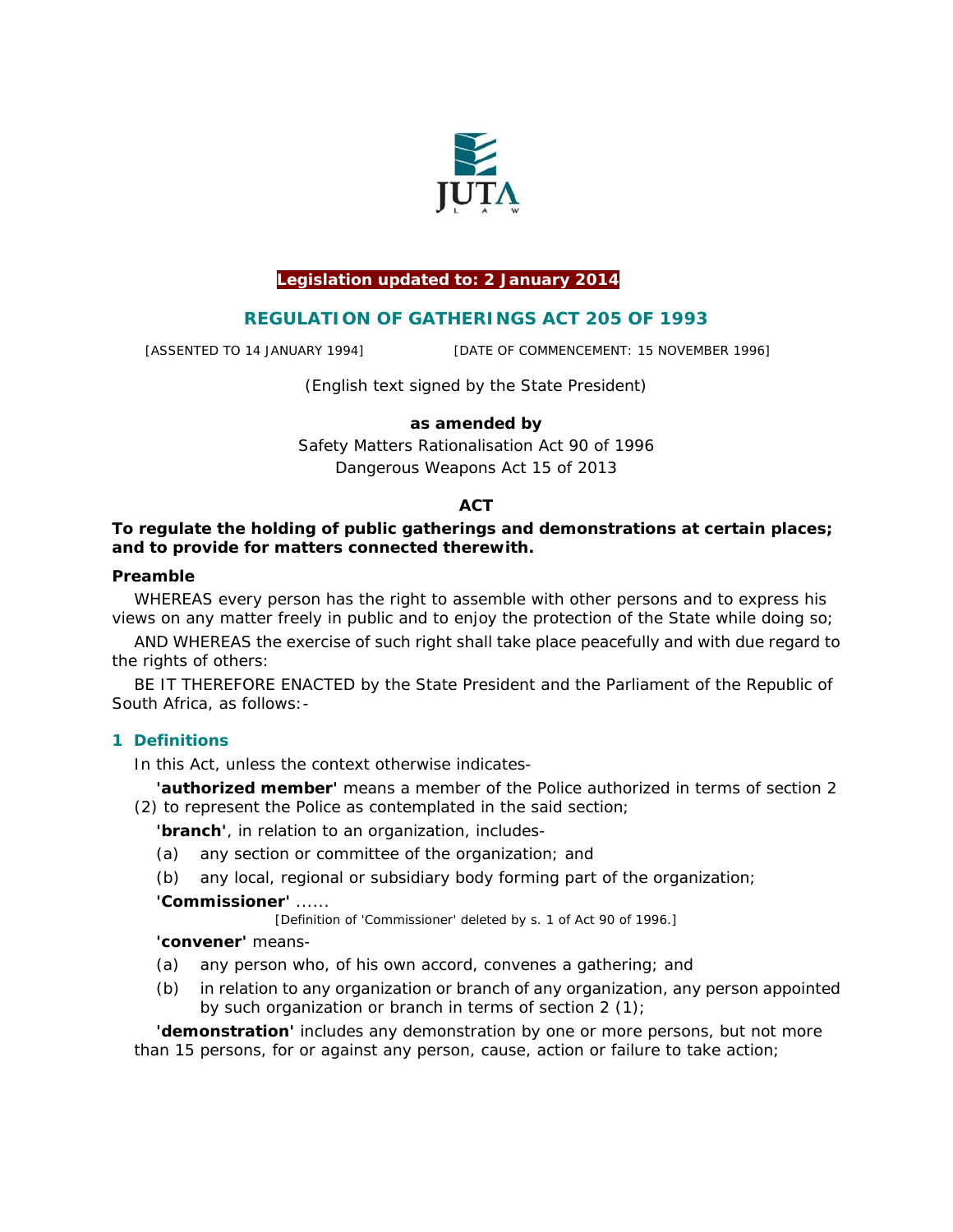**'gathering'** means any assembly, concourse or procession of more than 15 persons in or on any public road as defined in the Road Traffic Act, 1989 (Act 29 of 1989), or any other public place or premises wholly or partly open to the air-

- *(a)* at which the principles, policy, actions or failure to act of any government, political party or political organization, whether or not that party or organization is registered in terms of any applicable law, are discussed, attacked, criticized, promoted or propagated; or
- *(b)* held to form pressure groups, to hand over petitions to any person, or to mobilize or demonstrate support for or opposition to the views, principles, policy, actions or omissions of any person or body of persons or institution, including any government, administration or governmental institution;

**'local authority'** means any local authority body established in terms of any law which applies in an area which forms part of the national territory referred to in section 1 of the Constitution of the Republic of South Africa, 1993 (Act 200 of 1993), and in areas where only a regional authority body, established in terms of a law, has jurisdiction, that regional authority body;

[Definition of 'local authority' substituted by s. 1 of Act 90 of 1996.]

**'magistrate'** means a magistrate appointed in terms of the Magistrates Act, 1993 (Act 90 of 1993);

[Definition of 'magistrate' substituted by s. 1 of Act 90 of 1996.]

**'marshal'** means any person appointed as such in terms of section 8 (1);

**'Minister'** means the Minister for Safety and Security;

[Definition of 'Minister' substituted by s. 1 of Act 90 of 1996.]

**'National Commissioner'** means the National Commissioner referred to in section 6 (1) of the South African Police Service Act, 1995 (Act 68 of 1995), and includes a Provincial Commissioner referred to in section 6 (2) of the said Act;

[Definition of 'National Commissioner' inserted by s. 1 of Act 90 of 1996.]

**'organization'** means any association, group or body of persons, whether or not such association, group or body has been incorporated, established or registered in accordance with any law;

#### **'peace committee'** ......

[Definition of 'peace committee' deleted by s. 1 of Act 90 of 1996.]

**'Police'** means the South African Police Service established by section 5 (1) of the South African Police Service Act, 1995, and includes any body of persons established or enrolled under any law and exercising or performing the powers, duties and functions of a police service, but does not include any body of traffic officers;

[Definition of 'Police' substituted by s. 1 of Act 90 of 1996.]

**'responsible officer'** means a person appointed in terms of section 2 (4) *(a)* as responsible officer or deputy responsible officer, and includes any person deemed in terms of section 2 (4) *(b)* to be a responsible officer;

**'riot damage'** means any loss suffered as a result of any injury to or the death of any person, or any damage to or destruction of any property, caused directly or indirectly by, and immediately before, during or after, the holding of a gathering.

# **CHAPTER 1 (ss 2-6)**

#### **2 Appointment of conveners, authorized members and responsible officers**

(1) *(a)* An organization or any branch of an organization intending to hold a gathering shall appoint-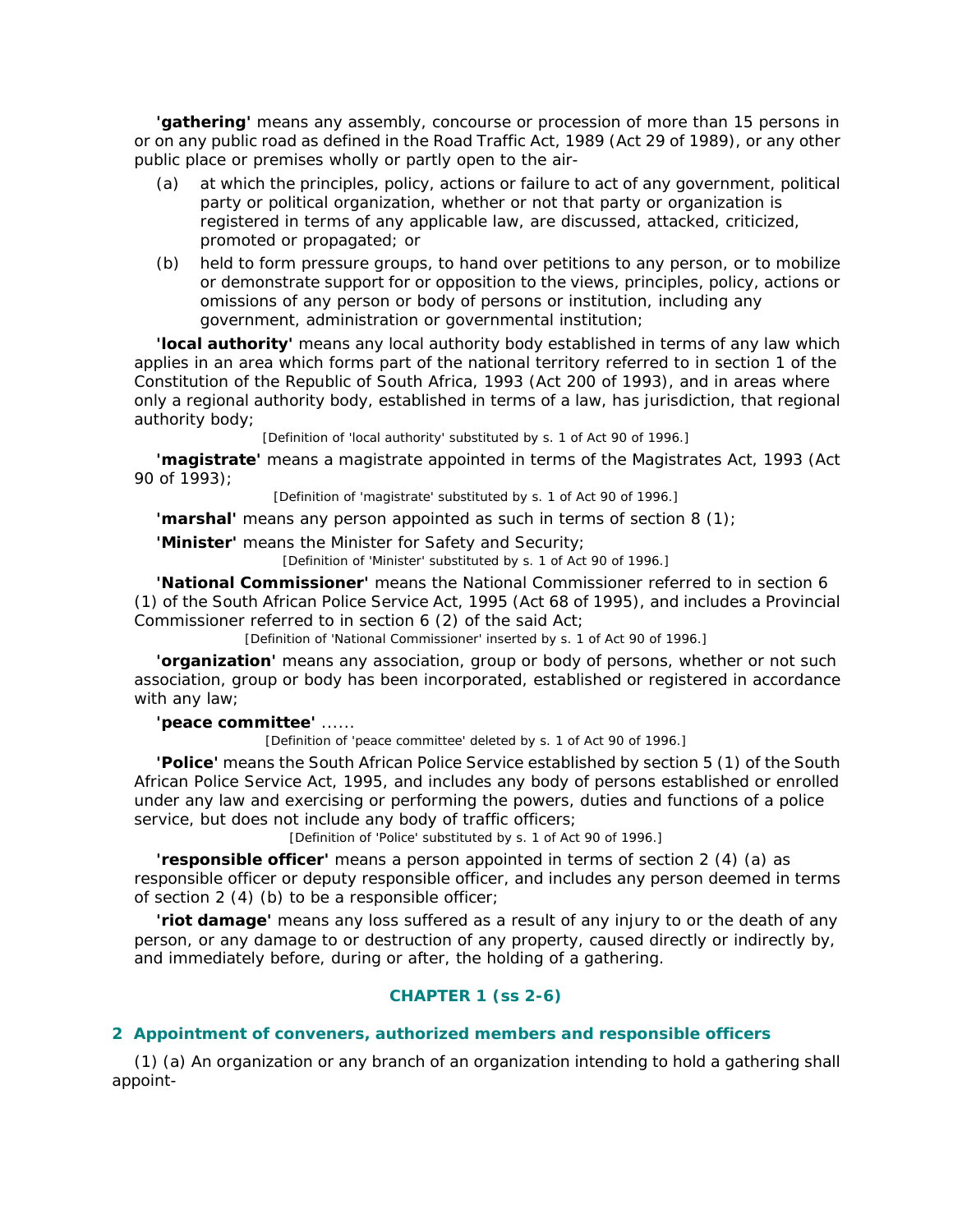- (i) a person to be responsible for the arrangements for that gathering and to be present thereat, to give notice in terms of section 3 and to act on its behalf at any consultations or negotiations contemplated in section 4, or in connection with any other procedure contemplated in this Act at which his presence is required; and
- (ii) a deputy to a person appointed in terms of subparagraph (i).

*(b)* Such organization or branch, as the case may be, shall forthwith notify the responsible officer concerned of the names and addresses of the persons so appointed and the responsible officer shall notify the authorized member concerned accordingly.

*(c)* If a person appointed in terms of paragraph *(a)* is or becomes unable to perform or to continue to perform his functions in terms of this Act, the organization or branch, as the case may be, shall forthwith appoint another person in his stead, and a person so appointed shall be deemed to have been appointed in terms of paragraph *(a)*: Provided that after the appointment of a person in terms of this paragraph, no further such appointment shall be made, except with the approval of the responsible officer concerned.

(2) *(a)* The Commissioner or a person authorized thereto by him shall authorize a suitably qualified and experienced member of the Police, either in general or in a particular case, to represent the Police at consultations or negotiations contemplated in section 4 and to perform such other functions as are conferred or imposed upon an authorized member by this Act, and shall notify all local authorities or any local authority concerned of every such authorization, and of the name, rank and address of any authorized member concerned.

*(b)* If an authorized member is or becomes unable to perform or to continue to perform his functions in terms of this Act, the Commissioner or a person authorized thereto by him shall forthwith designate another member of the Police to act in his stead, either in general or in a particular case, and the member so designated shall be deemed to have been authorized in terms of paragraph *(a)* for the purposes contemplated in the said paragraph: Provided that after the designation of a member of the Police in terms of this paragraph, no further such designation shall be made, except with the approval of the responsible officer concerned.

(3) If any consultations, negotiations or proceedings in terms of this Act at which the presence of a convener or an authorized member is required, are to take place and such convener or member is not available, such consultations or negotiations or other proceedings may be conducted in the absence of such convener or member, and the organization or Police, as the case may be, shall be bound by the result of such consultations, negotiations or proceedings as if it or they had agreed thereto.

(4) *(a)* A local authority within whose area of jurisdiction a gathering is to take place or the management or executive committee of such local authority shall appoint a suitable person, and a deputy to such person, to perform the functions, exercise the powers and discharge the duties of a responsible officer in terms of this Act.

*(b)* If, for any reason, a local authority has not made an appointment in terms of paragraph *(a)* when a convener is required to give notice in terms of section 3 (2) or when a member of the Police is required to submit information in terms of section 3 (5) *(a)*, such notice shall be given or such information shall be submitted to the chief executive officer or, in his absence, his immediate junior, who shall thereupon be deemed to be the responsible officer in regard to the gathering in question for all the purposes of this Act.

#### **3 Notice of gatherings**

(1) The convener of a gathering shall give notice in writing signed by him of the intended gathering in accordance with the provisions of this section: Provided that if the convener is not able to reduce a proposed notice to writing the responsible officer shall at his request do it for him.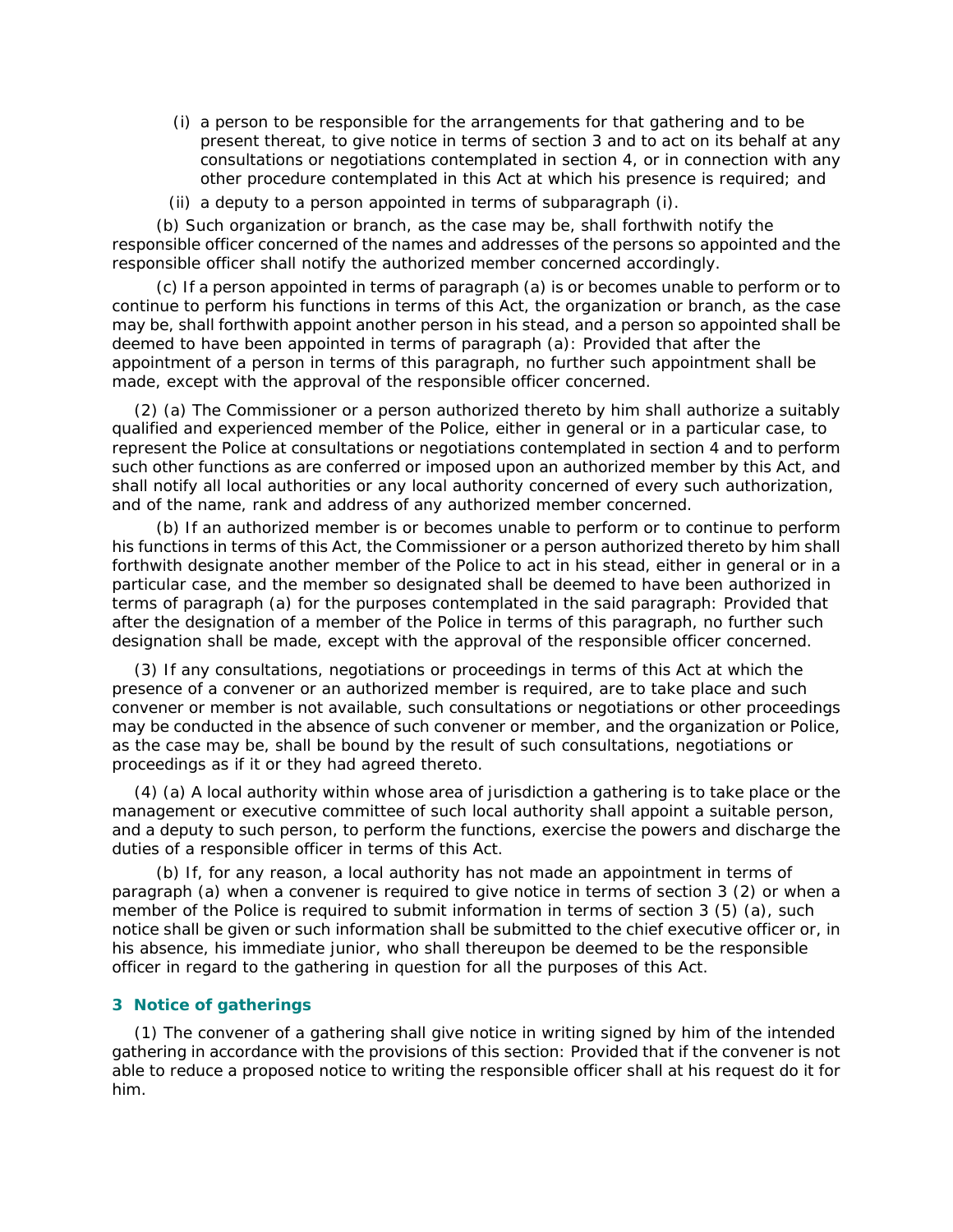(2) The convener shall not later than seven days before the date on which the gathering is to be held, give notice of the gathering to the responsible officer concerned: Provided that if it is not reasonably possible for the convener to give such notice earlier than seven days before such date, he shall give such notice at the earliest opportunity: Provided further that if such notice is given less than 48 hours before the commencement of the gathering, the responsible officer may by notice to the convener prohibit the gathering.

- (3) The notice referred to in subsection (1) shall contain at least the following information:
	- *(a)* The name, address and telephone and facsimile numbers, if any, of the convener and his deputy;
	- *(b)* the name of the organization or branch on whose behalf the gathering is convened or, if it is not so convened, a statement that it is convened by the convener;
	- *(c)* the purpose of the gathering;
	- *(d)* the time, duration and date of the gathering;
	- *(e)* the place where the gathering is to be held;
	- *(f)* the anticipated number of participants;
	- *(g)* the proposed number and, where possible, the names of the marshals who will be appointed by the convener, and how the marshals will be distinguished from the other participants in the gathering;
	- *(h)* in the case of a gathering in the form of a procession-
		- (i) the exact and complete route of the procession;
		- (ii) the time when and the place at which participants in the procession are to assemble, and the time when and the place from which the procession is to commence;
		- (iii) the time when and the place where the procession is to end and the participants are to disperse;
		- (iv) the manner in which the participants will be transported to the place of assembly and from the point of dispersal;
		- (v) the number and types of vehicles, if any, which are to form part of the procession;
	- *(i)* if notice is given later than seven days before the date on which the gathering is to be held, the reason why it was not given timeously;
	- *(j)* if a petition or any other document is to be handed over to any person, the place where and the person to whom it is to be handed over.

(4) If a local authority does not exist or is not functioning in the area where a gathering is to be held, the convener shall give notice as contemplated in this section to the magistrate of the district within which that gathering is to be held or to commence, and such magistrate shall thereafter fulfil the functions, exercise the powers and discharge the duties conferred or imposed by this Act on a responsible officer in respect of such gathering.

(5) *(a)* When a member of the Police receives information regarding a proposed gathering and if he has reason to believe that notice in terms of subsection (1) has not yet been given to the responsible officer concerned, he shall forthwith furnish such officer with such information.

*(b)* When a responsible officer receives information other than that contemplated in paragraph *(a)* regarding a proposed gathering of which no notice has been given to him, he shall forthwith furnish the authorized member concerned with such information.

*(c)* Without derogating from the duty imposed on a convener by subsection (1), the responsible officer shall, on receipt of such information, take such steps as he may deem necessary, including the obtaining of assistance from the Police, to establish the identity of the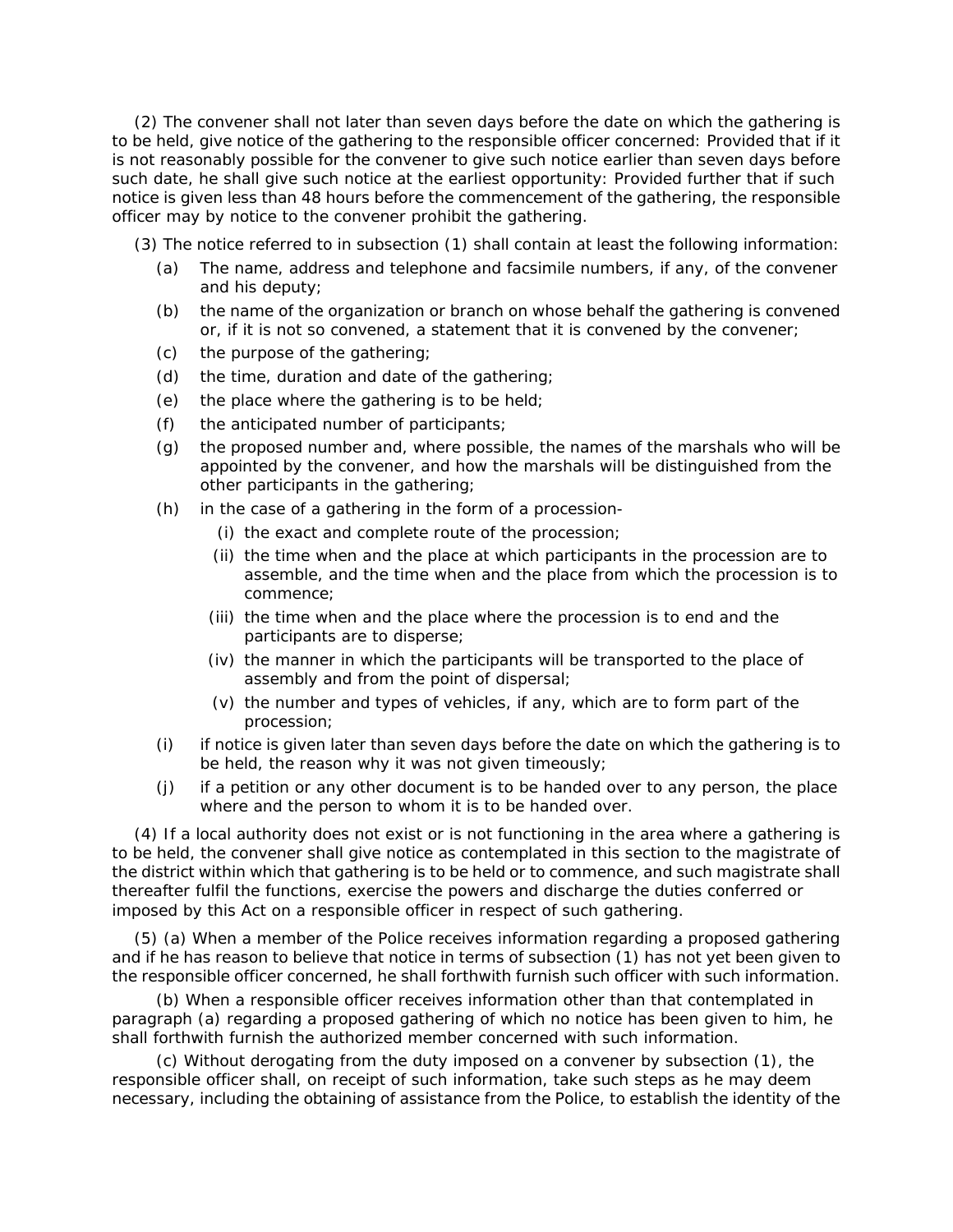convener of such gathering, and may request the convener to comply with the provisions of this Chapter.

#### **4 Consultations, negotiations, amendment of notices, and conditions**

(1) If a responsible officer receives notice in terms of section 3 (2), or other information regarding a proposed gathering comes to his attention, he shall forthwith consult with the authorized member regarding the necessity for negotiations on any aspect of the conduct of, or any condition with regard to, the proposed gathering.

(2) *(a)* If, after such consultation, the responsible officer is of the opinion that negotiations are not necessary and that the gathering may take place as specified in the notice or with such amendment of the contents of the notice as may have been agreed upon by him and the convener, he shall notify the convener accordingly.

*(b)* If, after such consultation, the responsible officer is of the opinion that negotiations are necessary, he shall forthwith call a meeting between himself and-

- (i) the convener;
- (ii) the authorized member;
- (iii) any other responsible officers concerned, if any; and
- (iv) representatives of such other public bodies, including local authorities and police community consultative forums, as in the opinion of such responsible officer or officers ought to be present at such meeting,

[Sub-para. (iv) amended by s. 1 of Act 90 of 1996.]

in order to discuss any amendment of the contents of the notice and such conditions regarding the conduct of the gathering as he may deem necessary.

*(c)* At the meeting contemplated in paragraph *(b)* discussions shall be held on the contents of the notice, amendments thereof or additions thereto and the conditions, if any, to be imposed in respect of the holding of the gathering so as to meet the objects of this Act.

*(d)* The responsible officer shall endeavour to ensure that such discussions take place in good faith.

(3) If a convener has been notified in terms of subsection (2) *(a)* or has not, within 24 hours after giving notice in terms of section 3 (2), been called to a meeting in terms of subsection (2) *(b)* of this section, the gathering may take place in accordance with the contents of the notice and in accordance with the provisions of section 8, but subject to the provisions of sections 5 and 6.

(4) *(a)* If agreement is reached at the meeting contemplated in subsection (2) *(b)* the gathering may take place in accordance with the contents of the notice, including amendments, if any, to such contents, on which agreement was reached at the meeting, but subject to the provisions of sections 5 and 6.

*(b)* If at a meeting contemplated in subsection (2) *(b)* agreement is not reached on the contents of the notice or the conditions regarding the conduct of the gathering, the responsible officer may, if there are reasonable grounds therefore, of his own accord or at the request of an authorized member impose conditions with regard to the holding of the gathering to ensure-

- (i) that vehicular or pedestrian traffic, especially during traffic rush hours, is least impeded; or
- (ii) an appropriate distance between participants in the gathering and rival gatherings; or
- (iii) access to property and workplaces; or
- (iv) the prevention of injury to persons or damage to property.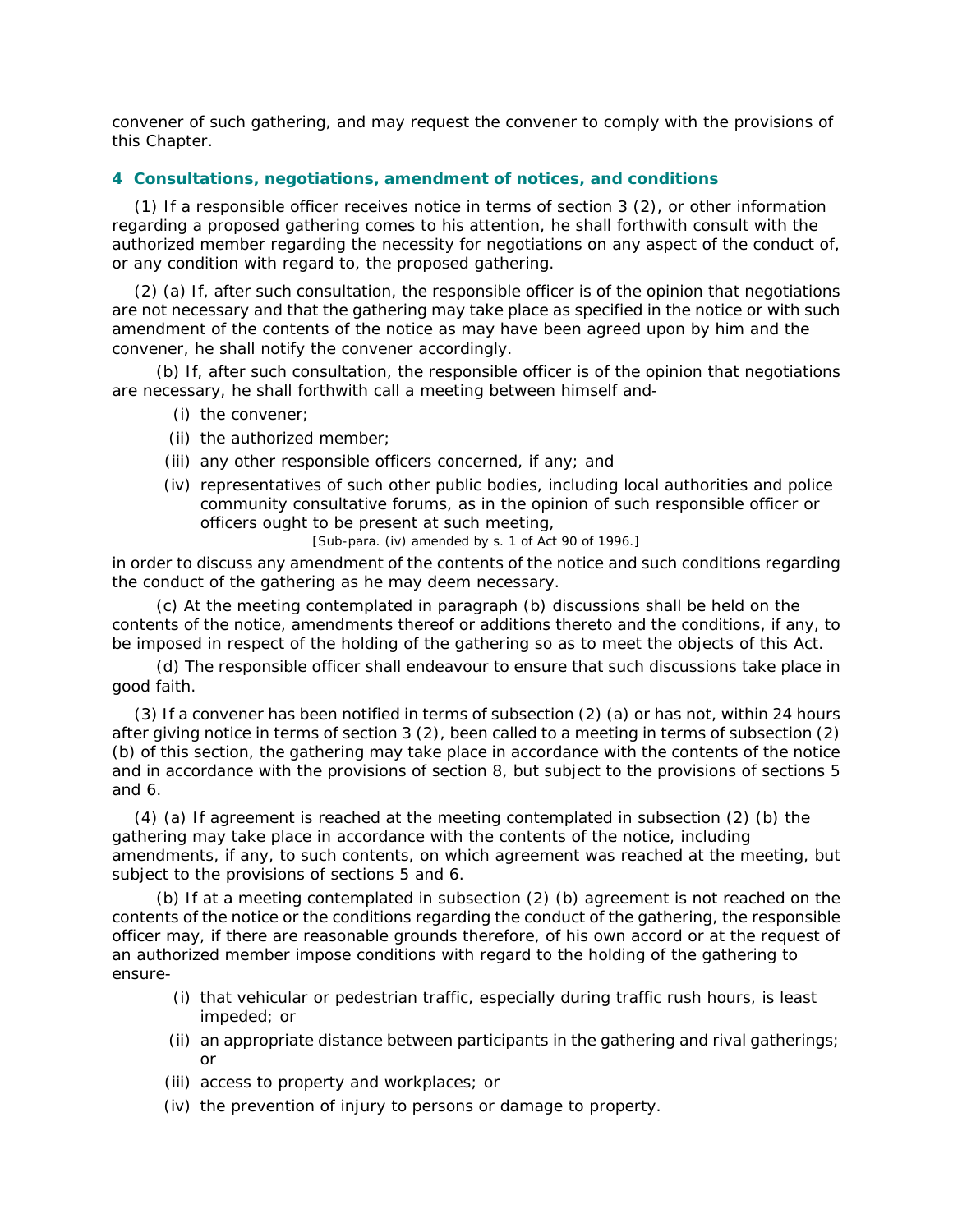*(c)* A responsible officer who imposes any condition or refuses a request in terms of paragraph *(b)* shall give written reasons therefor.

(5) *(a)* The responsible officer shall ensure as soon as possible that a written copy of the notice, including any amendment thereof and any condition imposed and the reasons therefor, is handed to the convener and the authorized member who, and to every party which, attended the meeting referred to in subsection (2) *(b)*: Provided that if the identity or whereabouts of the convener is unknown, or if in view of the urgency of the case it is not practicable to deliver or tender the said written notice and reasons to him, the notice shall forthwith, notwithstanding any provision to the contrary in any other law contained, be published in one or more of the following manners:

- (i) In a newspaper circulating where the gathering is to be held; or
- (ii) by means of the radio or television; or
- (iii) by the distribution thereof among the public and the affixing thereof in public or prominent places where the gathering is to be held; or
- (iv) by the announcement thereof orally where the gathering is to be held; or
- (v) by affixing it in a prominent place at the address of the convener specified in the notice.

*(b)* The convener and the authorized member shall, respectively, ensure that every marshal and every member of the Police at the gathering know the contents of the notice, including any amendment or condition, if any.

(6) *(a)* If a gathering is postponed or delayed, the convener shall forthwith notify the responsible officer thereof and the responsible officer may call a meeting as contemplated in subsection (2) *(b)*, and thereupon the provisions of subsections (2) *(c)* and *(d)*, (3), (4) and (5) shall apply, *mutatis mutandis*, to the gathering in question.

*(b)* If a gathering is cancelled or called off, the convener shall forthwith notify the responsible officer thereof and the notice given in terms of section 3 shall lapse.

(7) If a responsible officer is notified as contemplated in subsection (6) *(a)* or *(b)*, he shall forthwith notify the authorized member accordingly.

#### **5 Prevention and prohibition of gathering**

(1) When credible information on oath is brought to the attention of a responsible officer that there is a threat that a proposed gathering will result in serious disruption of vehicular or pedestrian traffic, injury to participants in the gathering or other persons, or extensive damage to property, and that the Police and the traffic officers in question will not be able to contain this threat, he shall forthwith meet or, if time does not allow it, consult with the convener and the authorized member, if possible, and any other person with whom, he believes, he should meet or consult, including the representatives of any police community consultative forum in order to consider the prohibition of the gathering.

[Sub-s. (1) amended by s. 1 of Act 90 of 1996.]

(2) If, after the meeting or consultation referred to in subsection (1), the responsible officer is on reasonable grounds convinced that no amendment contemplated in section 4 (2) and no condition contemplated in section 4 (4) *(b)* would prevent the occurrence of any of the circumstances contemplated in subsection (1), he may prohibit the proposed gathering.

(3) If the responsible officer decides to prohibit the gathering, he shall in a manner contemplated in section 4 (5) *(a)*, notify the convener, authorized member and every other person with whom he has so met or consulted, of the decision and the reasons therefor.

#### **6 Reviews and appeals**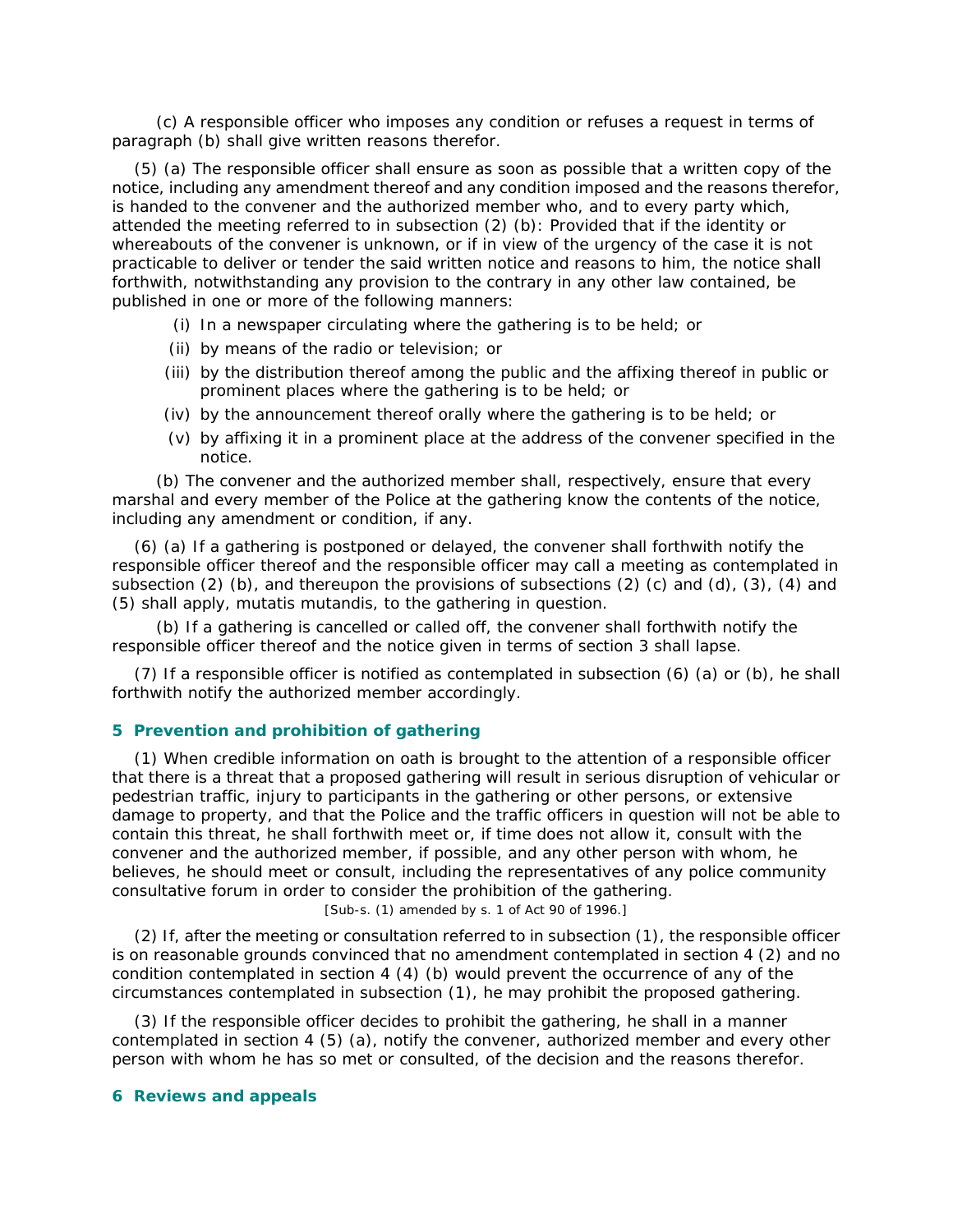(1) *(a)* Whenever a condition is imposed in regard to a gathering in terms of section 4 (4) *(b)* or when a gathering is prohibited in terms of section 5 (2), the convener of such gathering may apply to an appropriate magistrate for the setting aside of such prohibition or the setting aside or amendment of such condition, and the magistrate may refuse or grant the application.

*(b)* Whenever an authorized member in terms of section 4 (4) *(b)* requests that a particular condition be imposed and the request is refused, or whenever information contemplated in section 5 (1) is brought to the attention of a responsible officer and the gathering in question is not prohibited, an authorized member may, if instructed thereto by the Commissioner or the district commissioner of the South African Police for the area where the gathering is to be held, apply to an appropriate magistrate to set aside such refusal or to prohibit such gathering, as the case may be, and the magistrate may refuse or grant the application.

(2) The rules made under section 6 of the Rules Board for Courts of Law Act, 1985 (Act 107 of 1985), if any, shall apply *mutatis mutandis* in respect of an application referred to in subsection (1).

(3) *(a)* An application in terms of subsection (1) *(a)* or *(b)* shall be made within 24 hours after the responsible officer has given notice in terms of section 4 (5) *(a)* of the imposition of, or the refusal to impose, the condition in question or the prohibition of, or the refusal to prohibit, the gathering in question, and under no circumstances later.

*(b)* Such condition shall, subject to any amendment thereof, remain in force until set aside and such prohibition shall remain in force until set aside.

*(c)* No order as to costs shall be made by a magistrate in respect of an application under subsection (1).

(4) A convener or authorized member referred to in subsection (1) *(a)* or *(b)*, as the case may be, may by means of an urgent application in accordance with the Uniform Rules of the several Provincial and Local Divisions of the Supreme Court of South Africa, appeal against any order made by a magistrate in terms of the said subsections.

(5) Notwithstanding the provisions of subsections (1), (2) and (4), the convener, authorized member or any person whose rights may be affected by the holding of a gathering or by its prohibition or by any term in a notice or any condition imposed or failure to impose any condition in relation to a gathering may by means of an urgent application in accordance with the Uniform Rules of the several Provincial and Local Divisions of the Supreme Court of South Africa, apply to an appropriate court for the striking out or amendment of any such term or condition or the imposition of any other condition or for permission to hold, or for a prohibition of, the gathering, and the court may strike out or amend any such term or condition or impose any other condition or grant such permission or prohibit the gathering, as it deems fit.

(6) *(a)* If a responsible officer or the Minister, or a court on application in terms of the common law, has prohibited a gathering at any place, or if a magistrate or court has upheld the prohibition of a gathering at any place or in the case of a demonstration or gathering contemplated in section 7 (1), the authorized member concerned shall cause access to such place or any area adjacent thereto, to be barred, and such place or area shall be kept closed or inaccessible to the public, for such time as may be necessary to prevent the gathering from taking place.

*(b)* The authorized member shall, at the entrance to or in the vicinity of the place or area in question or in a manner described in section 4 (5) *(a)*, give notice that that place or area is so closed or inaccessible to members of the public.

*(c)* The police may take such steps to uphold the prohibition as are in the circumstances reasonable and appropriate, including the steps contemplated in section 9 (2) *(a)* (i) and (ii)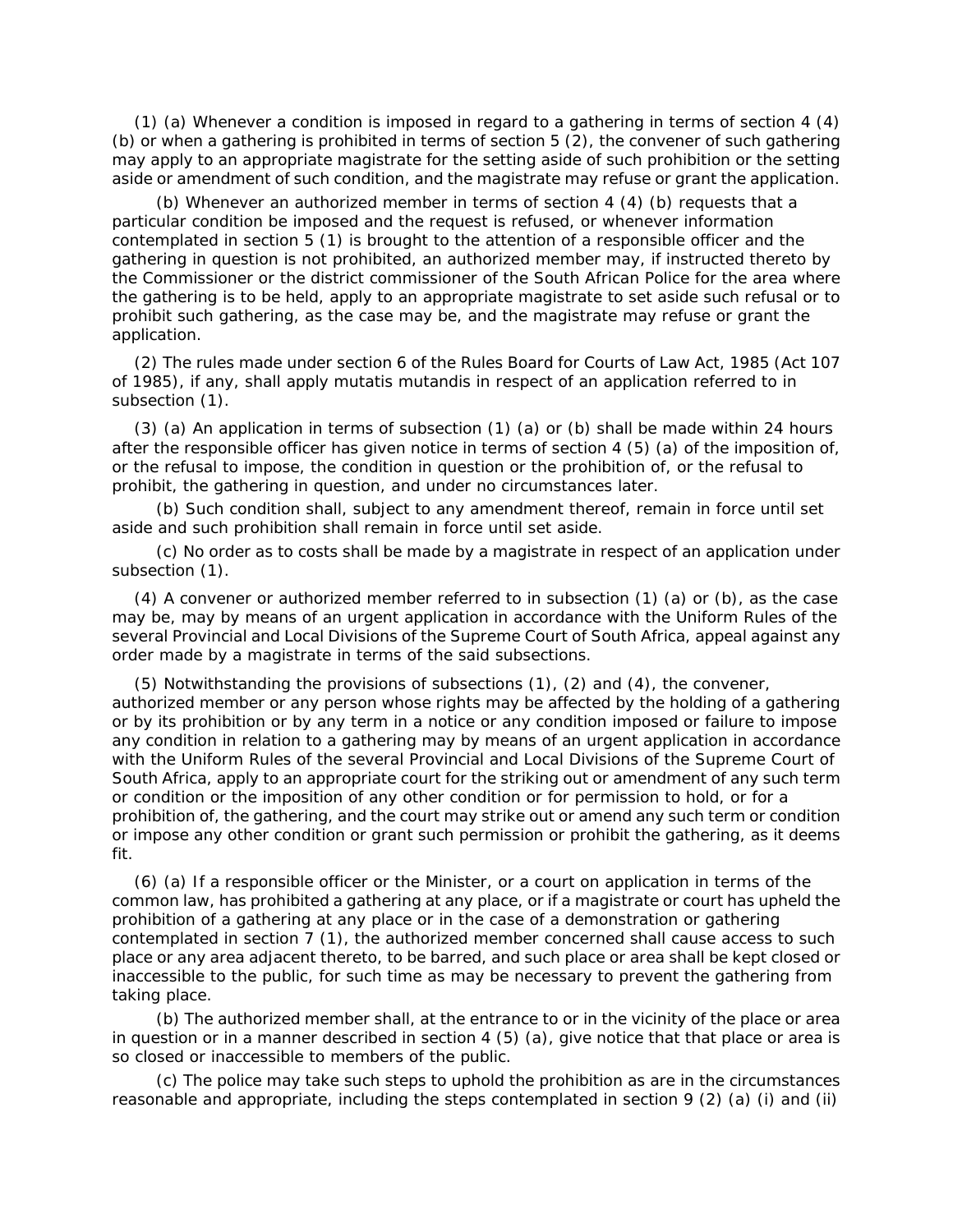and, subject to paragraphs *(c)* and *(e)* of section 9 (2), the steps contemplated in paragraphs *(b)* and *(d)* of section 9 (2).

### **CHAPTER 2 (s 7)**

### **7 Demonstrations and gatherings in vicinity of courts, buildings of Parliament and Union Buildings**

(1) Subject to the provisions of subsection (2) all demonstrations and gatherings-

- *(a)* in any building in which a courtroom is situated, or at any place in the open air within a radius of 100 metres from such building, on every day of the week, except Saturdays, Sundays and public holidays; and
- *(b)* in the areas defined in-
	- (i) Schedule 1; and
	- (ii) Schedule 2,

are hereby prohibited.

(2) The provisions of subsection (1) shall not apply-

- *(a)* to any demonstration or gathering referred to in subsection (1) *(a)* for which permission has, on application to the magistrate of the district concerned, been granted by him in writing; or
- *(b)* within the area contemplated in subsection (1) *(b)* (i), to any demonstration or gathering within such area for which permission has, on application to the Chief Magistrate of Cape Town, been granted by him in writing; or
- *(c)* within the area contemplated in subsection (1) *(b)* (ii), to a demonstration or gathering within such area for which permission has, on application to the Director-General: Office of the State President, been granted by him in writing.

(3) Any application for permission contemplated in subsection (2) shall be made to the person empowered to grant such permission, within a reasonable time before such demonstration or gathering is to take place.

(4) When credible information on oath that there is a threat as contemplated in section 5 (1), is brought to the attention of a person who has already granted permission in terms of subsection (2), he may, subject to the application, *mutatis mutandis*, of the provisions of section 5, revoke such permission, and thereupon the provisions of section 6 (6) shall, *mutatis mutandis*, apply to the demonstration or gathering in question.

# **CHAPTER 3 (ss 8-10)**

#### **8 Conduct of gatherings and demonstrations**

The following provisions shall apply to the conduct of gatherings and, where so indicated, to the conduct of demonstrations:

(1) The convener shall appoint the number of marshals mentioned in the notice or, if it was amended in terms of section 4, in the amended notice, to control the participants in the gathering, and to take the necessary steps to ensure that the gathering at all times proceeds peacefully and that the provisions of this section and the applicable notice and conditions, if any, are complied with, and such marshals shall be clearly distinguishable.

(2) The convener shall take all reasonable steps to ensure that all marshals of the gathering and participants in the gathering or demonstration, as the case may be, are informed timeously and properly of the conditions to which the holding of the gathering or demonstration is subject.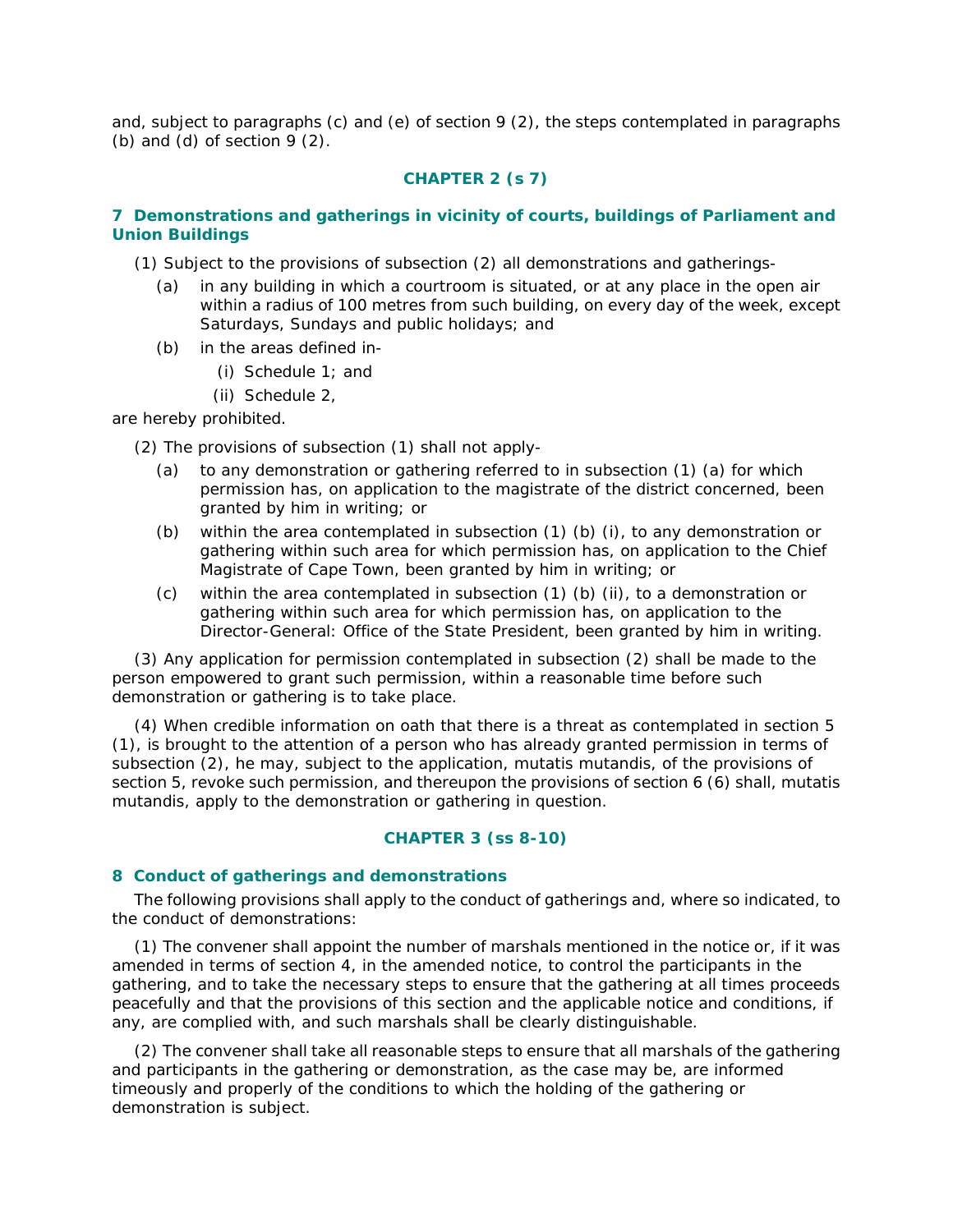(3) The gathering shall proceed and take place at the locality or on the route and in the manner and during the times specified in the notice or, if it was amended, in the amended notice, and in accordance with the contents of such notice and the conditions, if any, imposed under section 4 (4) *(b)*, 6 (1) or 6 (5).

(4) No participant at a gathering or demonstration may have in his or her possession-

- *(a)* any airgun, firearm, imitation firearm or any muzzle loading firearm, as defined in section 1 of the Firearms Control Act, 2000 (Act 60 of 2000), or any object which resembles a firearm and that is likely to be mistaken for a firearm; or
- *(b)* any dangerous weapon, as defined in the Dangerous Weapons Act, 2013 and the convener and marshals, if any, shall take all reasonable steps to ensure that this section is complied with.

[Sub-s. (4) substituted by s. 5 *(a)* of Act 15 of 2013.]

(5) No person present at or participating in a gathering or demonstration shall by way of a banner, placard, speech or singing or in any other manner incite hatred of other persons or any group of other persons on account of differences in culture, race, sex, language or religion.

(6) No person present at or participating in a gathering or demonstration shall perform any act or utter any words which are calculated or likely to cause or encourage violence against any person or group of persons.

(7) No person shall at any gathering or demonstration wear a disguise or mask or any other apparel or item which obscures his facial features and prevents his identification.

(8) No person shall at any gathering or demonstration wear any form of apparel that resembles any of the uniforms worn by members of the security forces, including the Police and the South African Defence Force.

(9) The marshals at a gathering shall take all reasonable steps to ensure that-

- (i) no entrance to any building or premises is so barred by participants that reasonable access to the said building or premises is denied to any person;
- (ii) no entrance to a building or premises in or on which is situated any hospital, fire or ambulance station or any other emergency services, is barred by the participants.

(10) No person shall, in any manner whatsoever, either before or during a gathering or demonstration, compel or attempt to compel any person to attend, join or participate in the gathering or demonstration, and the convener and marshals, if any, shall take all reasonable steps to prevent any person from being so compelled.

# **9 Powers of Police**

(1) If a gathering or demonstration is to take place, whether or not in compliance with the provisions of this Act, a member of the Police-

- *(a)* may, if he has reasonable grounds to believe that the Police will not be able to provide adequate protection for the people participating in such a gathering or demonstration, notify the convener and such people accordingly;
- *(b)* may prevent people participating in a gathering from proceeding to a different place or deviating from the route specified in the relevant notice or any amendment thereof or from disobeying any condition to which the holding of the gathering is subject in terms of this Act;
- *(c)* may, in the case of a responsible officer not receiving a notice in terms of section 3 (2) more than 48 hours before the gathering, restrict the gathering to a place, or guide the participants along a route, to ensure-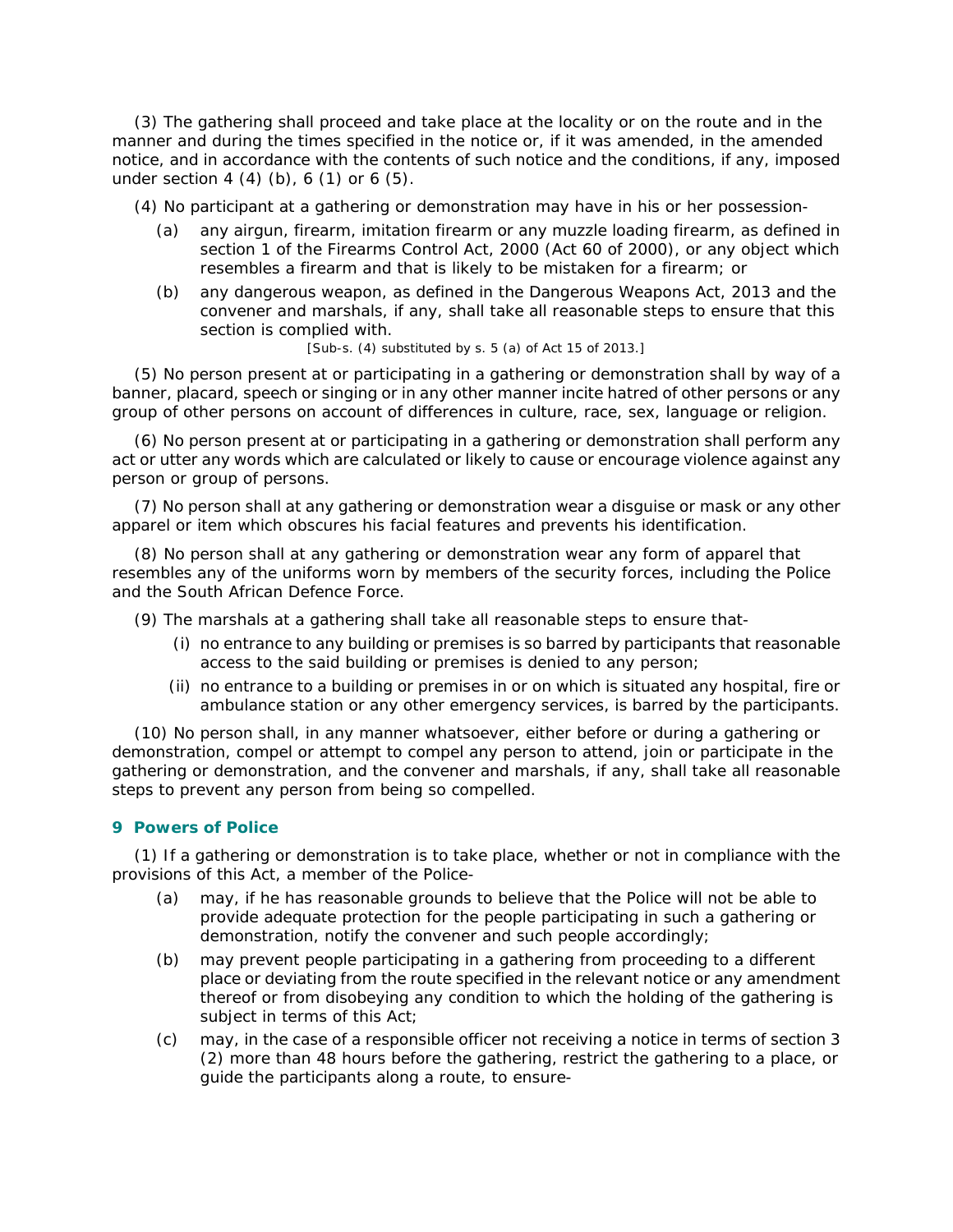- (i) that vehicular or pedestrian traffic, especially during traffic rush hours, is least impeded; or
- (ii) an appropriate distance between participants in the gathering and rival gatherings; or
- (iii) access to property and workplaces; or
- (iv) the prevention of injury to persons or damage to property;
- *(d)* may order any person or group of persons interfering or attempting to interfere with a gathering or demonstration to cease such conduct and to remain at a distance from such gathering or demonstration specified by him;
- *(e)* may, when an incident, whether or not it results from the gathering or demonstration, causes or may cause persons to gather at any public place, by notice in a manner contemplated in section 4 (5) *(a)* specify an area considered by him to be necessary for-
	- (i) the movement and operation of emergency personnel and vehicles; or
	- (ii) the passage of a gathering or demonstration; or
	- (iii) the movement of traffic; or
	- (iv) the exclusion of the public from the vicinity; or
	- (v) the protection of property;
- *(f)* shall take such steps, including negotiations with the relevant persons, as are in the circumstances reasonable and appropriate to protect persons and property, whether or not they are participating in the gathering or demonstration.

(2) *(a)* In the circumstances contemplated in section 6 (6) or if a member of the Police of or above the rank of warrant officer has reasonable grounds to believe that danger to persons and property, as a result of the gathering or demonstration, cannot be averted by the steps referred to in subsection (1) if the gathering or demonstration proceeds, the Police or such member, as the case may be, may and only then, take the following steps:

- (i) Call upon the persons participating in the gathering or demonstration to disperse, and for that purpose he shall endeavour to obtain the attention of those persons by such lawful means as he deems most suitable, and then,
- (ii) in a loud voice order them in at least two of the official languages and, if possible, in a language understood by the majority of the persons present, to disperse and to depart from the place of the gathering or demonstration within a time specified by him, which shall be reasonable.

*(b)* If within the time so specified the persons gathered have not so dispersed or have made no preparations to disperse, such a member of the Police may order the members of the Police under his command to disperse the persons concerned and may for that purpose order the use of force, excluding the use of weapons likely to cause serious bodily injury or death.

*(c)* The degree of force which may be so used shall not be greater than is necessary for dispersing the persons gathered and shall be proportionate to the circumstances of the case and the object to be attained.

*(d)* If any person who participates in a gathering or demonstration or any person who hinders, obstructs or interferes with persons who participate in a gathering or demonstration-

- (i) kills or seriously injures, or attempts to kill or seriously injure, or shows a manifest intention of killing or seriously injuring, any person; or
- (ii) destroys or does serious damage to, or attempts to destroy or to do serious damage to, or shows a manifest intention of destroying or doing serious damage to, any immovable property or movable property considered to be valuable,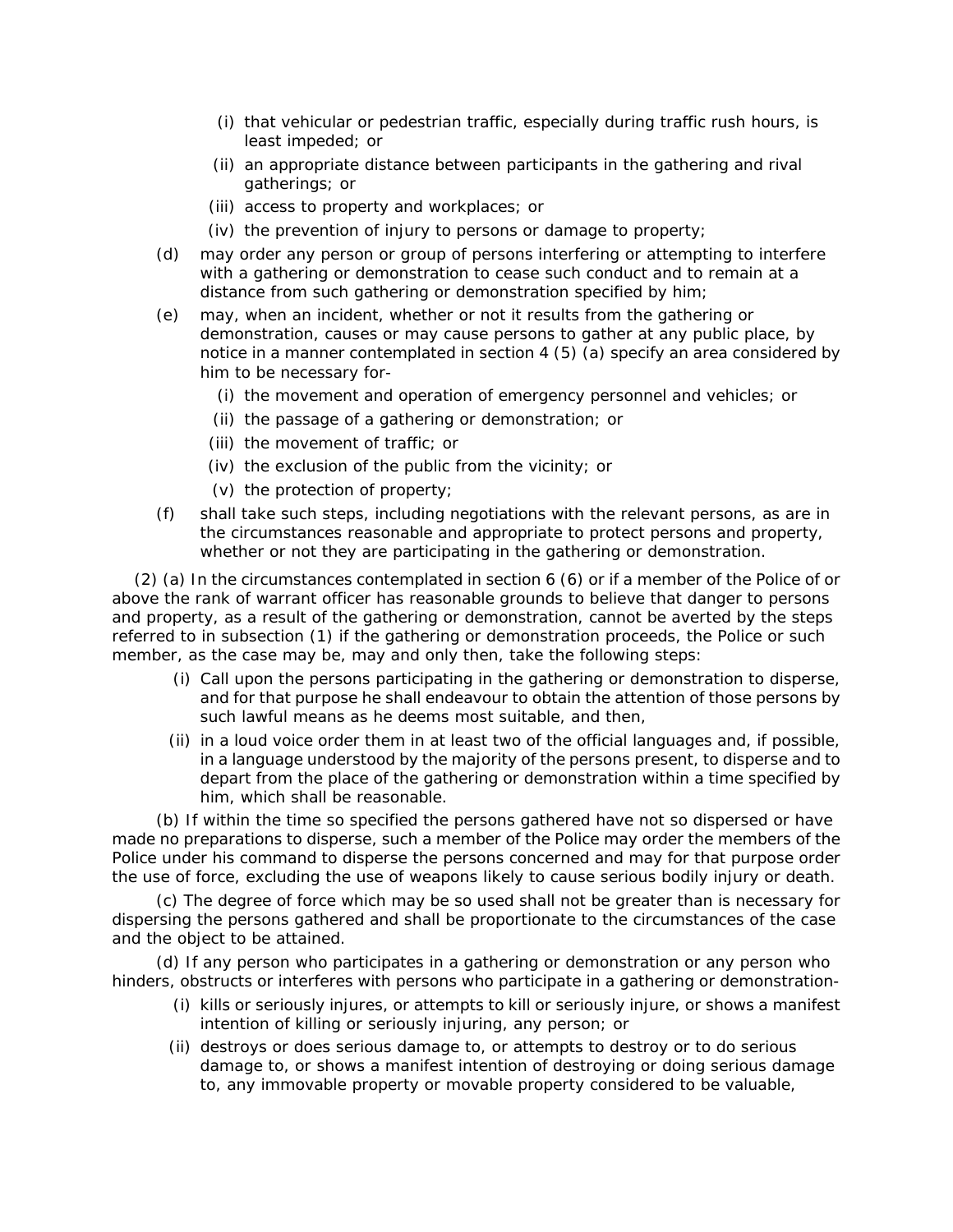such a member of the Police of or above the rank of warrant officer may order the members of the Police under his command to take the necessary steps to prevent the action contemplated in subparagraphs (i) and (ii) and may for that purpose, if he finds other methods to be ineffective or inappropriate, order the use of force, including the use of firearms and other weapons.

*(e)* The degree of force which may be so used shall not be greater than is necessary for the prevention of the actions contemplated in subparagraphs *(d)* (i) and (ii), and the force shall be moderated and be proportionate to the circumstances of the case and the object to be attained.

(3) No common law principles regarding self-defence, necessity and protection of property shall be affected by the provisions of this Act.

# **10 Regulations**

The Minister may, subject to the provisions of section 9 (2), make regulations in regard to-

- *(a)* the procedure to be followed when a gathering or demonstration is dispersed;
- *(b)* the use, and procedure to be followed before the use, of force against participants in a gathering or demonstration; and
- *(c)* any other matter in regard to which it may be necessary to make regulations in order to achieve the objects of this Act.

### **CHAPTER 4 (ss 11-16)**

# **11 Liability for damage arising from gatherings and demonstrations**

- (1) If any riot damage occurs as a result of-
	- *(a)* a gathering, every organization on behalf of or under the auspices of which that gathering was held, or, if not so held, the convener;
	- *(b)* a demonstration, every person participating in such demonstration,

shall, subject to subsection (2), be jointly and severally liable for that riot damage as a joint wrongdoer contemplated in Chapter II of the Apportionment of Damages Act, 1956 (Act 34 of 1956), together with any other person who unlawfully caused or contributed to such riot damage and any other organization or person who is liable therefor in terms of this subsection.

(2) It shall be a defence to a claim against a person or organization contemplated in subsection (1) if such a person or organization proves-

- *(a)* that he or it did not permit or connive at the act or omission which caused the damage in question; and
- *(b)* that the act or omission in question did not fall within the scope of the objectives of the gathering or demonstration in question and was not reasonably foreseeable; and
- *(c)* that he or it took all reasonable steps within his or its power to prevent the act or omission in question: Provided that proof that he or it forbade an act of the kind in question shall not by itself be regarded as sufficient proof that he or it took all reasonable steps to prevent the act in question.

(3) For the purposes of-

- *(a)* recourse against, or contribution by, any person who, or organization which, intentionally and unlawfully caused or contributed to the cause of any riot damage; or
- *(b)* contribution by any person who, or organization which, is jointly liable for any riot damage by virtue of the provisions of subsection (1),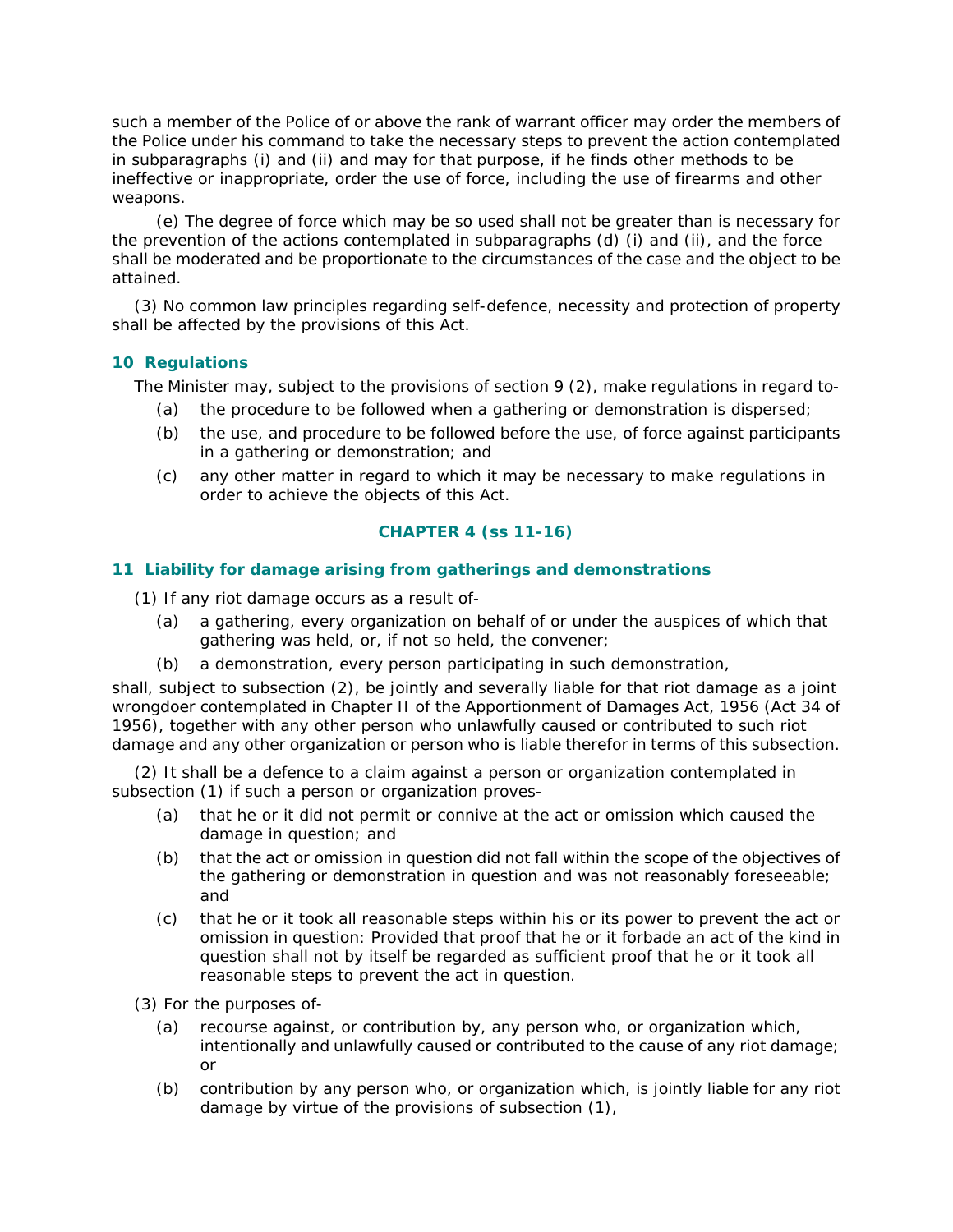any person or organization held liable for such damage by virtue of the provisions of subsection (1) shall, notwithstanding the said provisions, be deemed to have been liable therefor in delict.

(4) The provisions of this section shall not affect in any way the right, under the common law or any other law, of a person or body to recover the full amount of damages arising from the negligence, intentional act or omission, or delict of whatever nature committed by or at the behest of any other person.

# **12 Offences and penalties**

(1) Any person who-

- *(a)* convenes a gathering in respect of which no notice or no adequate notice was given in accordance with the provisions of section 3; or
- *(b)* after giving notice in accordance with the provisions of section 3, fails to attend a relevant meeting called in terms of section 4 (2) *(b)*; or
- *(c)* contravenes or fails to comply with any provision of section 8 in regard to the conduct of a gathering or demonstration; or
- *(d)* knowingly contravenes or fails to comply with the contents of a notice or a condition to which the holding of a gathering or demonstration is in terms of this Act subject; or
- *(e)* in contravention of the provisions of this Act convenes a gathering, or convenes or attends a gathering or demonstration prohibited in terms of this Act; or
- *(f)* knowingly contravenes or fails to comply with a condition imposed in terms of section 4 (4) *(b)*, 6 (1) or 6 (5); or
- *(g)* fails to comply with an order issued, or interferes with any steps taken, in terms of section 9 (1) *(b)*, *(c)*, *(d)* or *(e)* or (2) *(a)*; or
- *(h)* contravenes or fails to comply with the provisions of section 4 (6); or
- *(i)* supplies or furnishes false information for the purposes of this Act; or
- *(j)* hinders, interferes with, obstructs or resists a member of the Police, responsible officer, convener, marshal or other person in the exercise of his powers or the performance of his duties under this Act or a regulation made under section 10; or
- *(k)* who is in possession of or carrying any object referred to in section 8 (4) in contravention of that section,

[Para. *(k)* added by s. 5 *(b)* of Act 15 of 2013.]

shall be guilty of an offence and on conviction liable-

- (i) in the case of a contravention referred to in paragraphs *(a)* to *(j)*, to a fine or to imprisonment for a period not exceeding one year or to both such fine and such imprisonment; and
- (ii) in the case of a contravention referred to in paragraph *(k)*, to a fine or to imprisonment for a period not exceeding three years.

[Sub-s. (1) amended by s. 5 *(c)* of Act 15 of 2013.]

(2) It shall be a defence to a charge of convening a gathering in contravention of subsection (1) *(a)* that the gathering concerned took place spontaneously.

# **13 Interpretation**

(1) The provisions of this Act shall not be so construed as to detract from-

*(a)* the provisions of the-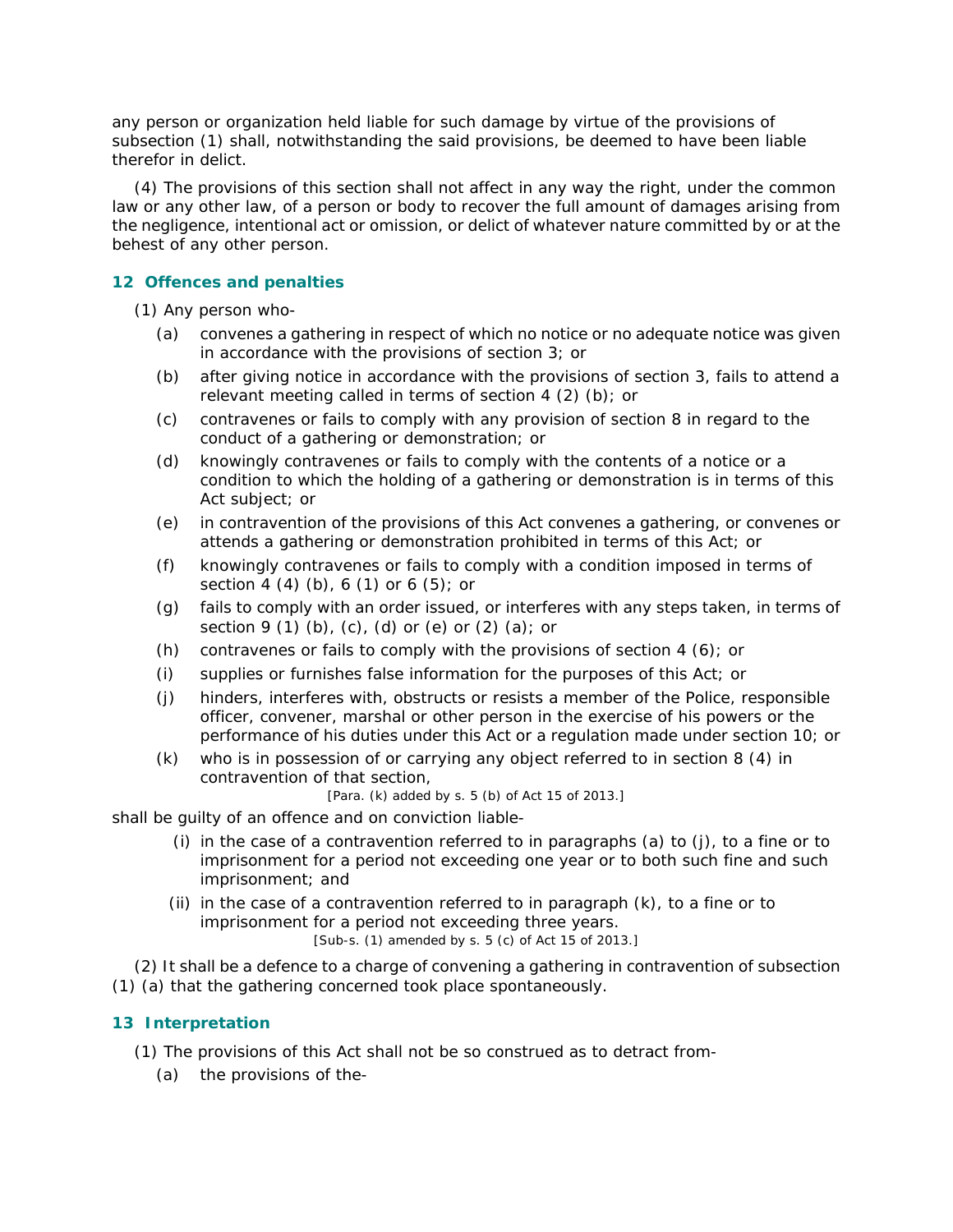- (i) Control of Access to Public Premises and Vehicles Act, 1985 (Act 53 of 1985); or
- (ii) Dangerous Weapons Act, 2013; or [Sub-para. (ii) substituted by s. 5 *(d)* of Act 15 of 2013.]
- (iii) Arms and Ammunition Act, 1969 (Act 75 of 1969); or
- (iv) Trespass Act, 1959 (Act 6 of 1959); or
- (v) Criminal Procedure Act, 1977 (Act 51 of 1977); or
- *(b)* the rights of any person regarding self-defence, necessity and protection of property; or
- *(c)* any power conferred or duty imposed on the Minister or any member of the Police or the public under any law or the common law.

(2) The provisions of section 111 of the Road Traffic Act, 1989 (Act 29 of 1989), shall not apply in respect of a gathering or demonstration held in accordance with the provisions of this Act.

(3) For the purpose of this Act, where a convener has not been appointed in terms of section 2 (1), a person shall be deemed to have convened a gathering-

- *(a)* if he has taken any part in planning or organizing or making preparations for that gathering; or
- *(b)* if he has himself or through any other person, either verbally or in writing, invited the public or any section of the public to attend that gathering.

# **14 Conflict and repeal of laws**

(1) In the case of a conflict between the provisions of this Act and any other law applicable in the area of jurisdiction of any local authority the provisions of this Act shall prevail.

(2) The Acts specified in Schedule 3 are hereby repealed to the extent set out in the third column of that Schedule.

#### **15 ......**

[S. 15 repealed by s. 1 of Act 90 of 1996.]

#### **16 Short title and commencement**

This Act shall be called the Regulation of Gatherings Act, 1993, and shall come into operation on a date fixed by the President by proclamation in the *Gazette*. [S. 16 substituted by s. 1 of Act 90 of 1996.]

# **Schedule 1**

The area bounded by the following streets in the City of Cape Town, namely Queen Victoria Street from the point where Queen Victoria Street and Museum Avenue meet, up to the point where Queen Victoria Street and Wale Street meet, up to the point where Wale Street and St. George's Street meet, up to the point where St. George's Street and Longmarket Street meet, up to the point where Longmarket Street and Corporation Street meet, up to the point where Corporation Street and Barrack Street meet, up to the point where Barrack Street and Coffee Lane meet, up to the point where Coffee Lane and Commercial Street meet, up to the point where Commercial Street and Nieuwmeester Street meet, up to the point where Nieuwmeester Street and Hope Street meet, up to the point where Hope Street and Tuinplein Street meet, up to the point where Tuinplein Street and Vrede Street meet, up to the point where Vrede Street and St. John's Street meet, up to the point where St. John's Street and Gallery Avenue meet, up to the point where Gallery Avenue and Government Avenue meet, up to the point where Government Avenue and Museum Avenue meet, up to the point where